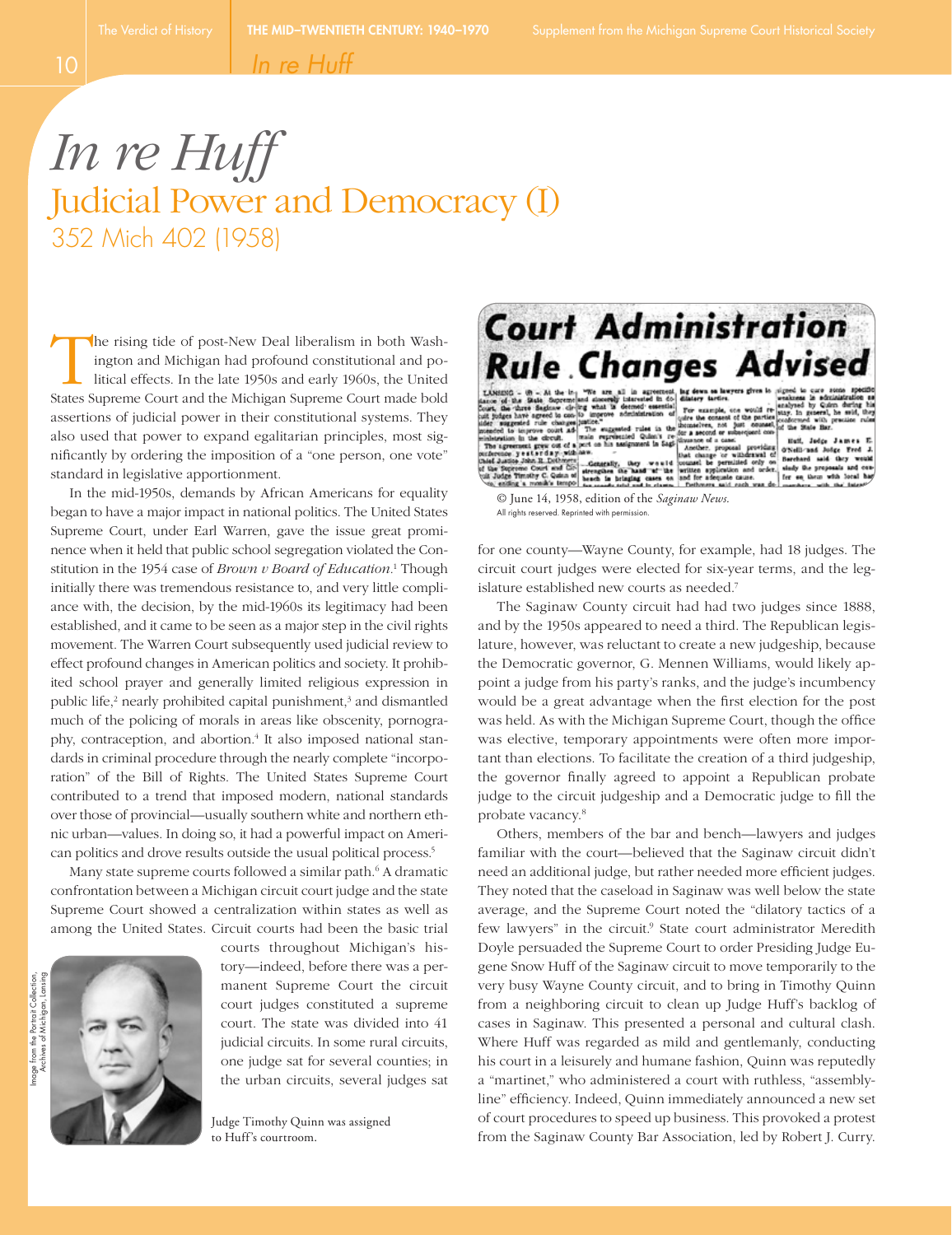## *In re Huff*

The bar association asserted that the voters who had elected Judge Huff had a right to his service, and denounced the "mania for speed" that had turned much of Michigan into "the quick justice state."10

Although he initially agreed to accept his reassignment, the protest convinced Huff to defy the order and remain in his court. On May 12, 1958, when Judge Quinn appeared to take his place, Huff refused to step aside. Emphasizing the humane qualities that had endeared him to his constituents, he declared, "I have tried to lead a Christian way of life, living in harmony with the people of Saginaw. If a judge must be mean, inconsiderate, unmindful of the inconvenience of others, callous to the suffering and misfortunes which bring men and women before the court, I am not the man to serve you." Quinn warned Huff that he was defying orders of the Supreme Court, and had an explicit order from the Court served on Huff later that day.<sup>11</sup>

The next day, Judge Quinn ordered the court clerk, Frank Warnemunde, to remove the court's files from Huff's court to a room in which Quinn was setting up court. Curry urged Warnemunde not to do it, employing a revealing analogy: "You know, Frank, at another time in history, when Robert E. Lee was faced with a similar choice as you, he stuck with his people!"<sup>12</sup> Curry painted the conflict as between genteel manners and modern efficiency, between Saginaw and Lansing, and likened it to that between the Confederacy and the Union, at a time when white southerners were again engaged in "massive resistance" against the United States Supreme Court's order to desegregate their schools. The governor of Arkansas, Orval Faubus, had defied what he regarded as an unconstitutional decision and refused to allow black students admission to Central High School in Little Rock. President Eisenhower had sent in the National Guard to enforce the order, and the case was being litigated at the same time as the Huff standoff.

On May 16, responding to an order to show cause why he should not be cited for contempt of court, Huff appeared before the Michigan Supreme Court. Chief Justice Dethmers admitted that there had been "division of this court before the order entered" apparently Justices Edwards and T. M. Kavanagh had not wanted to order Huff to move to Wayne County—but the Court was unanimous in defending its power to do so.<sup>13</sup> The hearing was tense and dramatic. The justices pleaded with Huff to comply. "This Court is even now patient and indulgent," Dethmers said, "Will you still persist?" Huff remained steadfast, and his lawyer, Robert Curry, stood defiant. Using images and rhetoric reminiscent of William Jennings Bryan, he warned, "All the water that has flowed since Pontius Pilate put his hands in the bowl will not wash out the stain of what you do today."14 The Court had no choice but to find Huff guilty of contempt, fining him \$250.

Chief Justice Dethmers wrote an extensive opinion for a unanimous Court in this unprecedented case. Echoing the Declaration of Independence, Dethmers noted that "A proper regard for understanding by the bench and bar and the public generally of the authority under which this Court moved and the reasons which impelled it to do so requires their announcement through formal opinion."15 The Michigan Constitution stated that "The Supreme Court shall have a general superintending control over all inferior courts."16 Several legislative acts, like the 1952 Court Administrator Act, had provided specific powers to manage the circuit courts, including the creation of the office of court administrator, with the specific power to transfer circuit judges. "It does not comport with our system of administration of justice that an inferior court shall review the determinations of this Court," Dethmers wrote. "Even though the propriety or validity of our order be questioned, it should be obeyed until this Court has vacated it."17 The Court also defended its power to enforce these orders through contempt citations. Summary punishment for contempt was "inherent and a part of the judicial power of constitutional courts, cannot be limited or taken away by act of the Legislature nor is it dependent on legislative provision for its validity or procedures to effectuate it."18

The wounds from the altercation seem to have healed quickly. Judge Huff soon decided to comply with the order to go to Wayne County, paid his fine, won four more six-year terms in the Saginaw Circuit, and retired in 1980. Judge Quinn was later elected to the newly created Michigan Court of Appeals. Justice Dethmers smoothed ruffled feathers by saying that the Supreme Court planned "no tyrannical control of the courts."19 The Michigan Supreme Court had established its supremacy in the state judicial system.

The new constitution of 1963 confirmed and augmented this power. The shift in wording was subtle but significant. Whereas the 1908 constitution stated that "the judicial power shall be vested in one Supreme Court, circuit courts, probate courts, justices of the peace and such other courts…as the Legislature may establish," the

In *Cooper v Aaron* [358 U.S. 1 (1958)], which came in the wake of *Brown v The Board of Education of Topeka* [347 U.S. 483 (1954)], the United States Supreme Court ruled that states are bound by the Court's decisions and cannot choose to ignore them. Shortly after the *Brown* decision, the Little Rock, Arkansas school district began planning to implement desegregation. Other Arkansas districts, however, opposed segregation and began looking for ways to get around the ruling. The Arkansas State Legislature responded by amending the state constitution in a way that discouraged desegregation and allowed white children to choose not to attend desegregated schools. At issue in *Cooper* was whether, under constitutional law, Arkansas officials were bound by the Court's prior decision in *Brown,* or if, instead, they were entitled to resist a Supreme Court order to desegregate schools. Relying on the reasoning that the United States Supreme Court is the "supreme law of the land," the Court ruled that Arkansas officials were bound by the *Brown* decision.1 Though *Cooper* played out on the federal level, the principles in the case were similar to the principles at issue in *Huff.* Since the 1908 Michigan Constitution stated that "The Supreme Court shall have a general superintending control over all inferior courts," the Michigan Supreme Court ruled that lower courts were constitutionally bound to abide by orders it issued.

<sup>1.</sup> 4LawSchool, *Constitutional Law Case Briefs* <http://www.4lawschool.com/conlaw/coop.shtml> (accessed January 24, 2009).